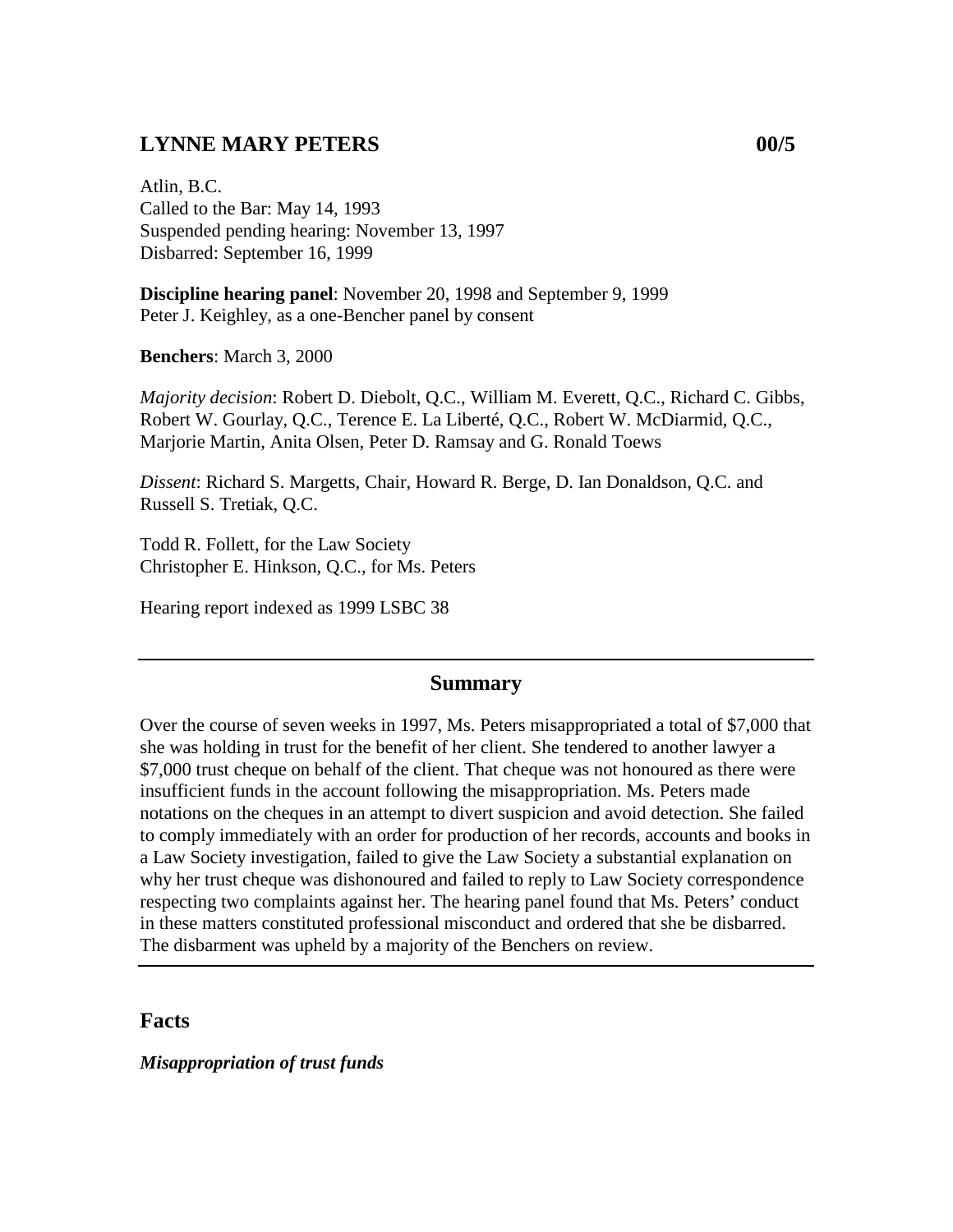While representing Mr. B in a divorce in July, 1997, Ms. Peters received \$7,000 in trust from her client to buy out Ms. B's interest in his employment pension plan. Between August and September, 1997, Ms. Peters made seven withdrawals totalling \$7,000 from the money held in trust, most of which was for her own personal use. She withdrew these funds without the knowledge or consent of Mr. B.

On October 15, 1997 Ms. Peters wrote a trust cheque for \$7,000 payable to Ms. B's lawyer in trust, but did not sign the cheque. Ms. Peters subsequently signed it after being asked by Ms. B's lawyer. The trust cheque was not honoured as there were insufficient funds in Ms. Peters' trust account. Ms. B's lawyer advised the Law Society of the trust shortage and, that same day, the Chair of the Discipline Committee ordered an investigation of Ms. Peters' books, records and accounts.

Ms. Peters made arrangements to produce the records required under the *Legal Profession Act,* but produced only a trust account bank deposit book for the period from July to November, 1997 and not the other records required by the order for production.

When asked by the Law Society about the reasons her trust cheque was not honoured, Ms. Peters failed to promptly provide a substantial explanation but rather told the Law Society that she had experienced a \$1,000 shortfall because of an error on another file. She also told the Law Society on October 30 that she had couriered to Ms. B's lawyer a negotiable cheque, but she had not in fact done so.

Ms. B's lawyer later brought a Small Claims Court action against Ms. Peters who entered into a consent judgment under which she agreed to pay \$20 a month into court. Mr. B received compensation for the misappropriation from the Special Compensation Fund, and the Fund took an assignment of the consent judgment against Ms. Peters. As of the date of the hearing, Ms. Peters had not reimbursed the Fund.

#### *Failing to respond to the Law Society*

The Law Society wrote to Ms. Peters in early 1997 respecting a complaint against her on a different matter. Ms. Peters breached Chapter 13, Rule 3 of the *Professional Conduct Handbook* by failing to respond to Law Society correspondence of September 18, October 14, October 30 and November 13, 1997 respecting this complaint.

The Society wrote to Ms. Peters on November 5, November 27 and December 4, 1997 respecting a different complaint against her. Ms. Peters failed to respond to this correspondence, in breach of Chapter 13, Rule 3 of the *Handbook*.

\* \* \*

On November 13, 1997 a three-Bencher panel suspended Ms. Peters pending her discipline hearing: see the November-December, 1997 *Benchers' Bulletin.*

#### **Decision**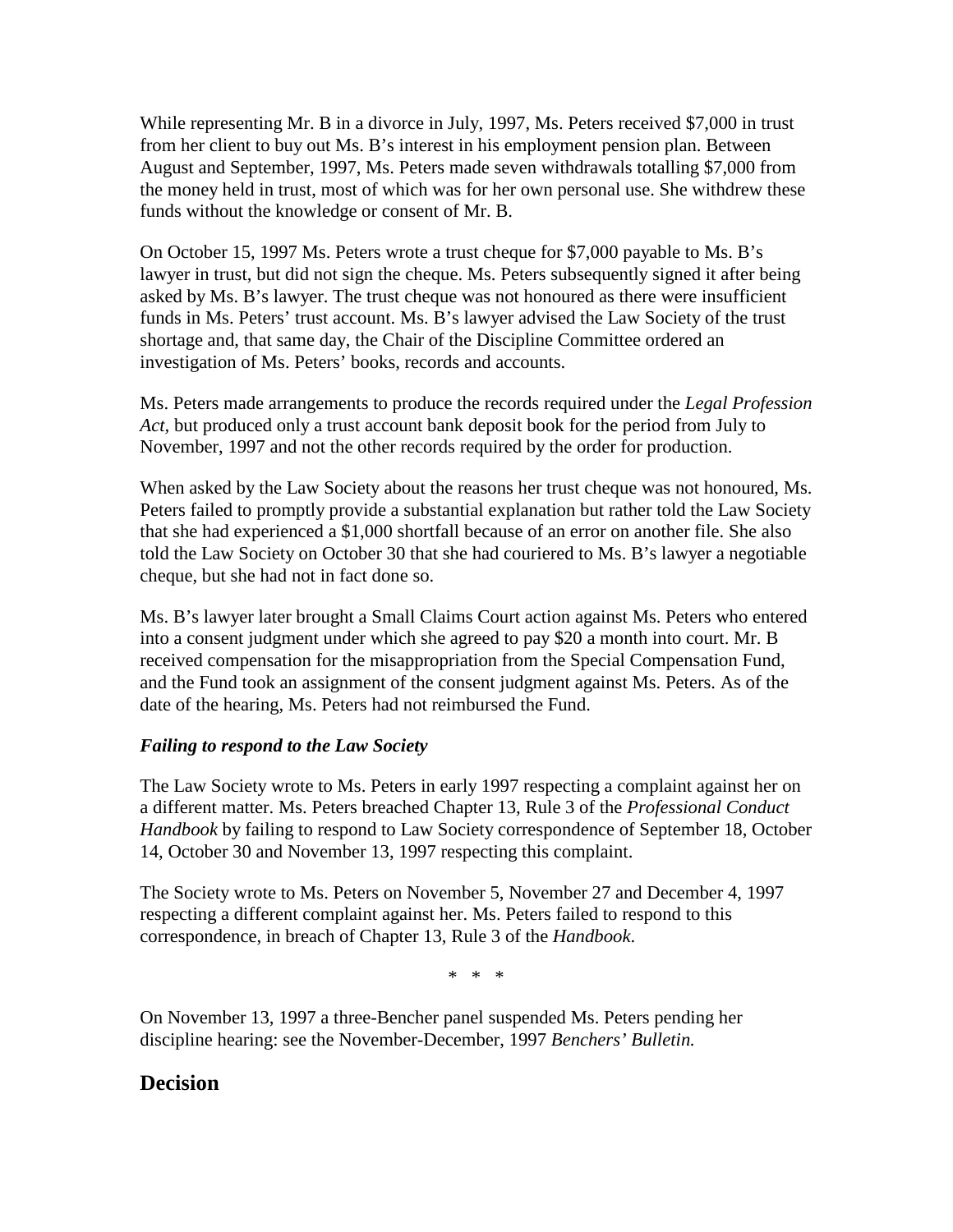The hearing panel noted that Ms. Peters had suffered from depression and substance abuse. She did, however, know what she was doing and was well aware that her actions were wrong. She made notations such as "fees" on the trust cheques that were used to withdraw the funds in an attempt to divert suspicion should these documents come under scrutiny.

The panel found that Ms. Peters' conduct constituted professional misconduct.

# **Penalty**

The hearing panel considered various factors on penalty, including the nature and gravity of the conduct, age and experience of the lawyer, previous character of the lawyer, advantage gained by the lawyer, the possibility of remediation or rehabilitation, the need for specific and general deterrence and the need to ensure public confidence in the integrity of the profession.

The panel expressed the view that there are few forms of misconduct more worthy of censure than theft from a client and, in the absence of significant mitigating factors, disbarment is the only suitable penalty for misappropriation. In these circumstances, the misappropriation was for Ms. Peters' own personal use. While the Special Compensation Fund had compensated the client, Ms. Peters had taken no steps to reimburse the Fund.

The panel had before it evidence from friends, clients and colleagues of Ms. Peters attesting to her good character and their view that she was on the way to recovery from her addictions and depression. The panel noted, however, that there was no expert evidence on which to confidently base a determination that Ms. Peters' misconduct would not occur again. She did not appear to have continued the recommended course of psychotherapy and there was nothing to suggest she had dealt with the root causes of her depression and addictions.

The panel noted that disbarment is reserved for those instances of misconduct in which prohibition from practice is the only means by which the public can be protected from further misconduct. This was such a case. Maintaining public confidence in the integrity of the profession is the only way the self-regulatory role of the Law Society can be maintained and justified.

The panel ordered that Ms. Peters be disbarred.

\* \* \*

## **Bencher review**

On review of penalty by the Benchers on March 3, 2000, the disbarment was upheld.

### *Majority decision*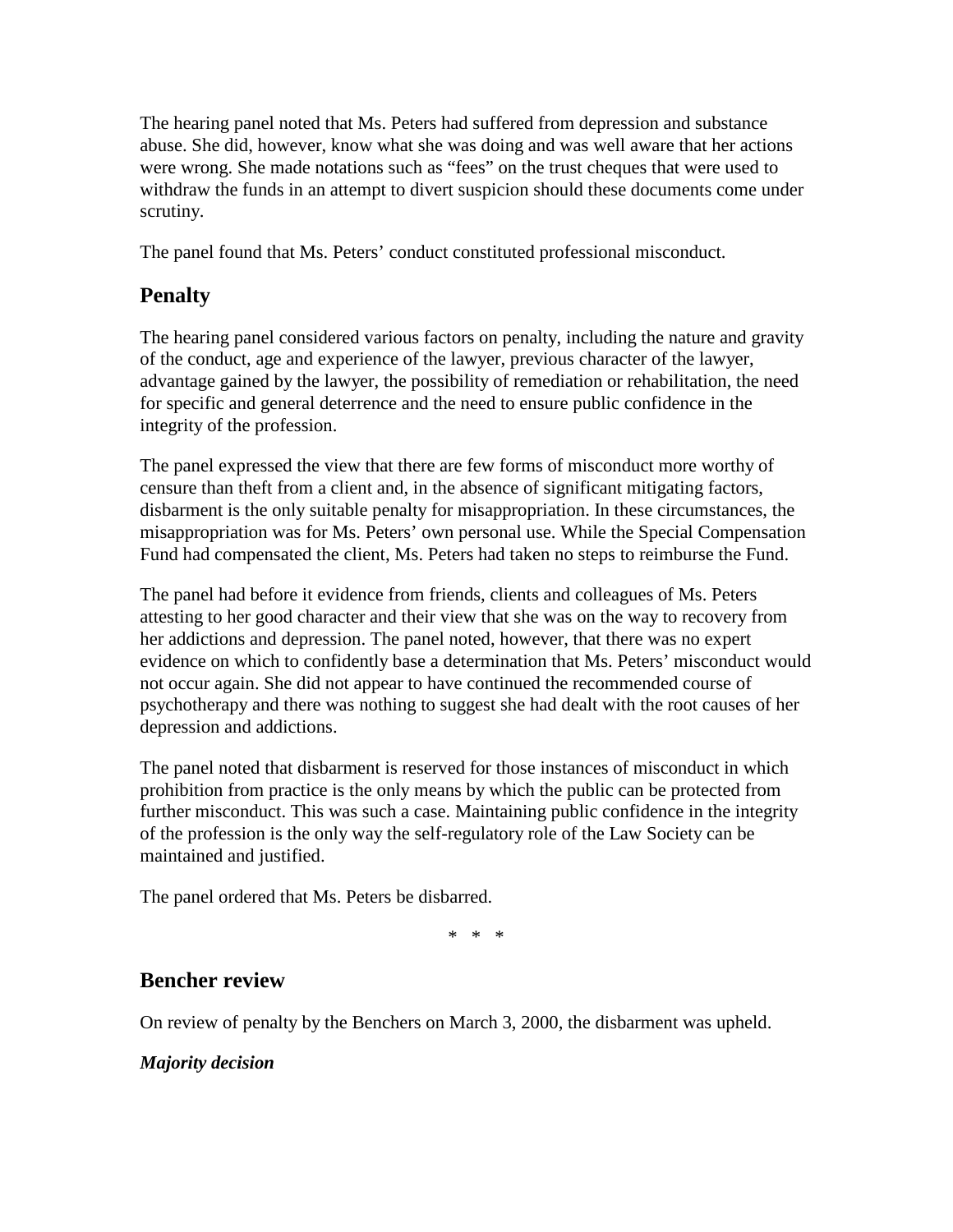The majority of the Benchers noted that, in reviewing a penalty imposed by a hearing panel, it was a question whether to apply a standard of correctness or whether, like an appellate court, to reverse error. Subject to such guidance as may be forthcoming from the court in the future, the appropriate standard was one of correctness. The majority found the decision of the hearing panel was correct.

They noted the seriousness of Ms. Peters' conduct in misappropriating all of a client's funds held in trust through a series of transactions over the course of seven weeks, in making deceptive notations and in lying to avoid detection. Misappropriation always attracts a serious penalty, and the circumstances of each case dictate whether the hearing panel or Benchers may suspend or may disbar a lawyer. The Benchers may without doubt disbar a lawyer, such as Ms. Peters, who steals client money and lies to cover up the misconduct.

The majority also noted that, while they were reasonably assured that Ms. Peters was no longer drinking or taking drugs, they were not confident that this addressed her misconduct, or that the misconduct would not be repeated. They noted that Ms. Peters was not abusing substances at the time she misappropriated funds in 1997. While there was some hope for Ms. Peters' rehabilitation, the majority found she was not suitable to practise law then or in the foreseeable future. They could not find, in the circumstances, that a lengthy suspension with conditions would be adequate. They noted that, if Ms. Peters successfully deals with her many serious problems, she could apply for reinstatement.

#### *Dissents*

Three Benchers *(Berge, Tretiak and Margetts)* concurred with the majority decision in upholding Ms. Peters' disbarment, but issued separate dissenting reasons with respect to the standard to be applied on a review.

Mr. Berge stated that the proper approach to be applied in Bencher reviews is the same as that followed by the Court of Appeal, which is: 1) did the panel apply the appropriate considerations and, if so, 2) was the penalty within the appropriate range?

Mr. Tretiak agreed and said he believed the preferential test was that the panel's decision was without error. He believed the issue of "correctness" versus "error" should be presented to the Court of Appeal.

Mr. Margetts agreed with Mr. Berge and Mr. Tretiak respecting the appropriate standard on review. He did not see that the hearing panel had erred or made a decision that was incorrect in all the circumstances. He was satisfied that the panel applied the appropriate considerations and that the penalty was in the appropriate range.

One Bencher *(Donaldson)* dissented with the majority with respect to penalty. He noted that misappropriation of trust funds is likely to result in disbarment, but he had difficulty distinguishing the result in this case from penalties imposed in four previous decisions.